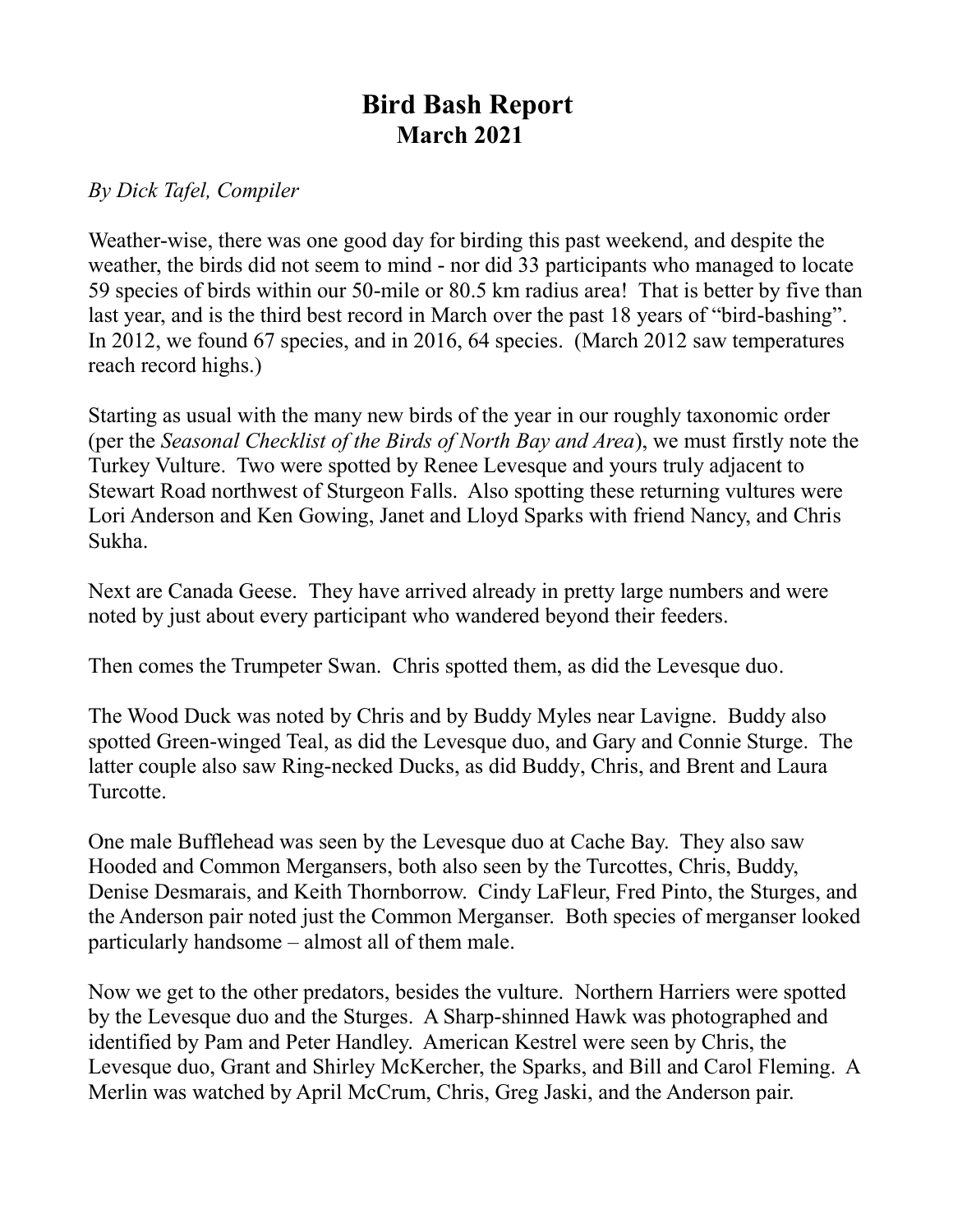Great Blue Heron and Double-crested Cormorants eluded everyone, though they are often seen in March. Red-tailed Hawks were seen recently, but unfortunately not during the Bird Bash.

A few Sandhill Cranes were spotted by the Levesque duo, by the Sturges, and by the Turcottes.

Killdeer were found by the McKerchers, the first and only "shore-bird" discovered, and American Woodcocks were heard and observed by the Anderson duo.

Both Ring-billed and Herring Gulls were spotted by many participants, although only the Herring was identified by the Flemings, Denise, and Cindy, while only the Ringbilled was upon Fred's list. Chris identified a rather rare Glaucous Gull.

Now to the passerines – among which almost everyone was surely delighted to discover the just-arrived American Robins.

And there were some new sparrows - a Chipping Sparrow identified by the Sparks trio; Song Sparrows viewed by Chris, the Anderson pair, the Sturges, the Turcottes, Buddy, Denise, Donna Demarco, Fred, Corinne Urrutia, the Levesque duo and Keith; and the White-crowned Sparrow seen also by Keith.

Red-winged Blackbirds and Common Grackles seemed suddenly to be almost everywhere, and were seen by most participants, but the beautiful - especially when seen front-on - Eastern Meadowlark was watched only by the Sturges and the Levesque duo.

Now we must get to those birds seen previously during this year, starting with American Black Ducks noted by Fred, the Sturges, the Levesque duo, the Turcottes, and Chris. Mallards were by far the most common duck, seen by almost everyone who went beyond their feeders.

As to diving ducks, the only ones seen previously were the Common Goldeneye observed by the McKerchers, Buddy, Keith, the Sturges, the Levesque duo and Chris.

Bald Eagles were fairly widespread and spotted by the Sturges, Keith, the Anderson and Levesque duos, Cindy, Steve Pitt, and the McKerchers.

Ruffed Grouse were noted by Donna, the Handleys, the Flemings, Mary, the Anderson duo, Steve, Keith, and Chris. Wild Turkeys, from 8 to 18 in number, were discovered by the Levesque pair, the Anderson duo, the Sturges and Keith.

Rock Doves, as always, were very numerous, while Mourning Doves were spotted only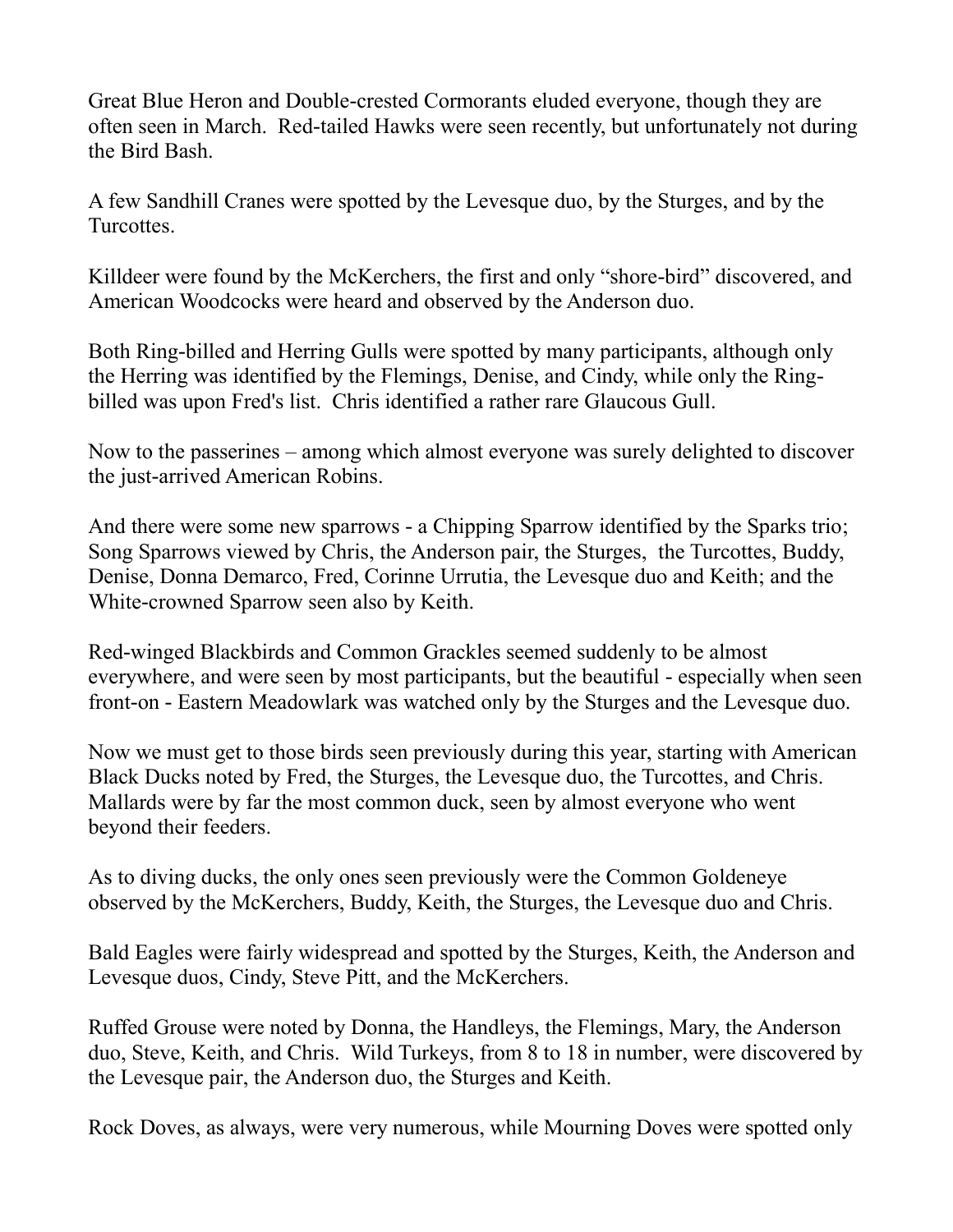by Keith, the Sturges, Chris, the Anderson pair, Buddy, Mary, the McKerchers, and the Levesque duo.

A Barred Owl surprised Oriana Pokorny and Sarah Wheelan, and one was also seen by the Anderson pair.

The rare (around here) Red-bellied Woodpecker was at the home of the Sparks. Hairy and Downy Woodpeckers remained among the most common of birds spotted by the majority of the participants. Pileated Woodpeckers, however, were less common and noted by Fred, Denise, the Sturges, Chris, Cindy, John Levesque, the Pokorny/Wheelan pair, the Handleys, Corinne, and the Flemings.

A Northern Shrike was noted again – this time by Buddy, near Verner.

Canada Jays were discovered only by Keith, but Blue Jays were upon almost every list.

American Crows seemed to be everywhere, with Common Ravens being not quite so numerous, but appearing upon the lists of Keith, the Flemings, the Turcottes, Cindy, the McKerchers, the Levesque duo, Mary, the Anderson pair, Chris, the Sturges, Fred, and the Sparks.

Black-capped Chickadees, as per usual, were on almost everyone's lists. Red-breasted Nuthatches seemed to be fewer in number than usual, but were perceived by Steve, Denise, the Sturges, Chris, Cindy, the Flemings, Keith, the Handleys, the Turcottes, and John. White-breasted Nuthatches were noted only by the Sparks trio, Keith, the Flemings, Mary, the Anderson duo, Chris, and the Sturges.

No Brown Creepers have appeared on our Bird Bash this year yet.

Bohemian Waxwings were spotted by Chris.

European Starlings were very numerous and noted by most observers.

Larger numbers of recently arrived American Tree Sparrows were spotted by the Sparks trio, the Levesque pair, the Flemings, Cindy, Chris, John, the Anderson pair, Keith, Therez Violette, Mary Young, the Sturges, Buddy, and 5 of them by the Handleys.

Dark-eyed Juncos had become considerably more profuse and were noted by Therez, John, the Turcottes, the Handleys, Corinne, Donna, the Levesque duo, the Spark trio, the Sturges, Chris, the Anderson pair, Mary, Cindy, the Flemings, Keith, Buddy, and Fred.

A single Snow Bunting was seen by Denise.